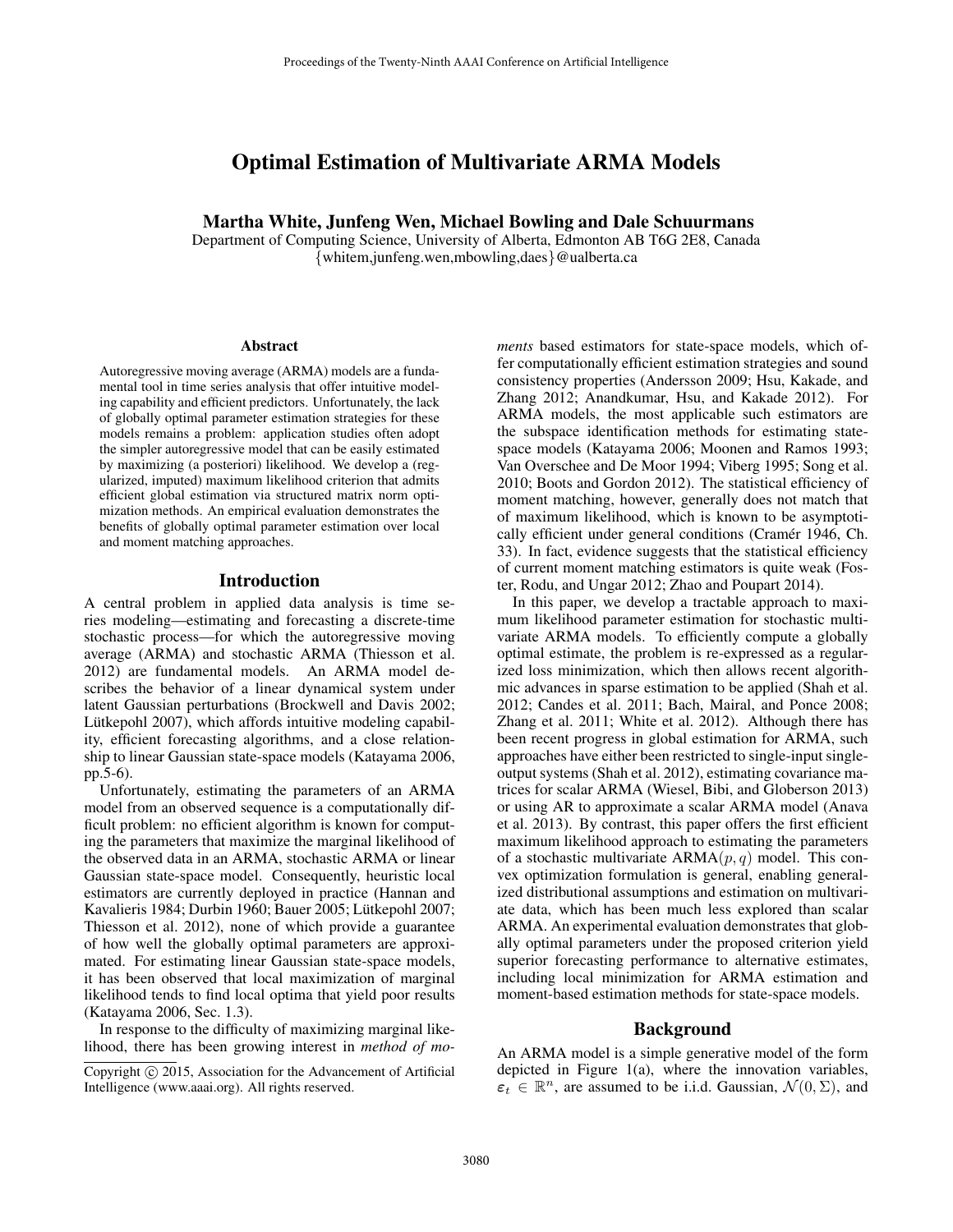

the observable variables,  $x_t \in \mathbb{R}^n$ , are assumed to be generated by the linear relationship

$$
\boldsymbol{x}_t = \sum_{i=1}^p A^{(i)} \boldsymbol{x}_{t-i} + \sum_{j=1}^q B^{(j)} \boldsymbol{\varepsilon}_{t-j} + \boldsymbol{\varepsilon}_t. \tag{1}
$$

An  $ARMA(p, q)$  model is thus parameterized by  $A^{(1)},...,A^{(p)} \in \mathbb{R}^{n \times n},\ B^{(1)},...,B^{(q)} \in \mathbb{R}^{n \times n},\ \text{and a}$ positive semi-definite matrix  $\Sigma$ ; which we simply collect as  $\Theta = (\{A^{(i)}\}, \{B^{(j)}\}, \Sigma).^{1}$ 

One classical motivation for ARMA models arises from the Wold representation theorem (Wold 1938), which states that any stationary process can be represented as an infinite sum of innovations plus a deterministic process that is a projection of a current observation onto past observations:  $\mathbf{x}_t = p(\mathbf{x}_t | \mathbf{x}_{t-1}, \ldots) + \sum_{j=0}^{\infty} B^{(j)} \varepsilon_{t-j}$ . Thus the autoregressive component of an ARMA model is often motivated as a more parsimonious representation of this Wold representation (Scargle 1981).

Time series models are used primarily for forecasting: Given an ARMA model with parameters Θ, the value of a future observation  $x_{T+h}$  can be predicted from an observed history  $x_{1:T}$  by evaluating  $E[x_{T+h}|x_{1:T}, \Theta]$ . The key advantage of ARMA is that such forecasts can be computed efficiently; see Appendix ?? for additional details.

Although forecasting is efficient, the problem of estimating the parameters of an ARMA model raises significant computational challenges, which provides the main focus of this paper. To begin, consider the marginal log-likelihood of an observed history  $x_{1:T}$  given a set of parameters  $\Theta$ :

$$
\log p(\boldsymbol{x}_{1:T}|\Theta) = \sum_{t=1}^{T} \log p(\boldsymbol{x}_t|\boldsymbol{x}_{1:t-1},\Theta). \qquad (2)
$$

Despite the fact that the conditional expectation  $E[\mathbf{x}_t|\mathbf{x}_{1:t-1}, \Theta]$  can be computed efficiently, the quantity log  $p(x_t|x_{1:t-1}, \Theta)$  is not concave in  $\Theta$  (Mauricio 1995; Lütkepohl 2007, Sec. 12.2-3), which suggests that maximizing the marginal likelihood is a hard computational problem. Another source of difficulty is that ARMA is a latent variable model, hence marginalizing over the unobserved innovations  $\varepsilon_{1:T}$  might also be problematic. Given innovations  $\varepsilon_{1:T} = [\varepsilon_1, \ldots, \varepsilon_T]$ , however,  $p(x_t|\mathbf{x}_{1:t-1}, \varepsilon_{1:t-1}, \Theta)$  is a simple Gaussian with mean

$$
\mu_t = \sum_{i=1}^p A^{(i)} x_{t-i} + \sum_{j=1}^q B^{(j)} \varepsilon_{t-j}
$$
 (3)

and covariance  $\Sigma$ . To obtain such a simplified form, we will first characterize the entire data likelihood in terms of the Figure 1: Graphical models depicting the dependence structure of (a) an  $ARMA(1, 2)$  model, (b) a statespace model. These models are equivalent if the statespace model is in observability canonical form (Benveniste, Metivier, and Priouret 2012, Sec. 6.2.1). Distinct methods are used for estimation depending on whether the variables are discrete or continuous.

innovations which enables application of the widely used expectation-maximization algorithm.

**Lemma 1.** *For an auxiliary density*  $q(\cdot)$  *over*  $\varepsilon_{1:T}$ *, and entropy*  $H(q(\cdot))$ *, it follows that (proof given in Appendix ??):* 

$$
\log p(\boldsymbol{x}_{1:T}|\Theta) = \log \int p(\boldsymbol{x}_{1:T}, \boldsymbol{\varepsilon}_{1:T}|\Theta) d\boldsymbol{\varepsilon}_{1:T}
$$
  
= 
$$
\max_{q(\cdot)} \int q(\boldsymbol{\varepsilon}_{1:T}) \log p(\boldsymbol{x}_{1:T} \boldsymbol{\varepsilon}_{1:T}|\Theta) d\boldsymbol{\varepsilon}_{1:T} + H(q(\cdot)).
$$
 (4)

The maximum likelihood problem can now be reexpressed as  $\min_{\{q(\cdot)\}} - \log p(x_{1:T} | \Theta)$  where in a standard EM algorithm, the M step would consist of optimizing  $\Theta$  given  $\{q(\cdot)\}\)$ , and the E step would consist of (implicitly) optimizing  $\{q(\cdot)\}\$  given  $\Theta$  (Neal and Hinton 1998). A standard variant of the log likelihood in (4) can then be obtained simply by dropping the entropy regularizer  $H(q(\cdot))$ . This leads to the minimization selecting a Dirac delta distribution on  $\varepsilon_{1:T}$  and a far simpler formulation, sometimes known as "hard EM" or "Viterbi EM" (Brown et al. 1993):

$$
\min_{\Theta} \min_{\boldsymbol{\varepsilon}_{1:T}} -\log p(\boldsymbol{x}_{1:T}, \boldsymbol{\varepsilon}_{1:T} | \Theta) \n= \min_{\Theta} \min_{\boldsymbol{\varepsilon}_{1:T}} -\sum_{t=1}^{T} \left[ \log p(\boldsymbol{\varepsilon}_{t} | \boldsymbol{x}_{1:t}, \boldsymbol{\varepsilon}_{1:t-1}, \Theta) + \log p(\boldsymbol{x}_{t} | \boldsymbol{x}_{1:t-1}, \boldsymbol{\varepsilon}_{1:t-1}, \Theta) \right].(5)
$$

This formulation suggests an approach where one successively imputes values  $\varepsilon_{1:T}$  for the unobserved innovation variables, then optimizes the parameters. Interestingly,  $p(\epsilon_t|\mathbf{x}_{1:t}, \epsilon_{1:T-1}, \Theta)$  is a Dirac delta distribution;  $\epsilon_t$  must be the residual,  $\varepsilon_t = x_t - \mu_t$ , otherwise the loss becomes unbounded. This distribution, therefore, imposes a constraint on the minimization. To maximize likelihood under this constraint, we optimize

$$
\min_{\Theta} \min_{\boldsymbol{\varepsilon}_{1:T}:\boldsymbol{\varepsilon}_{t}=\boldsymbol{x}_{t}-\boldsymbol{\mu}_{t}} - \sum_{t=1}^{T} \log p(\boldsymbol{x}_{t}|, \boldsymbol{x}_{1:t-1}, \boldsymbol{\varepsilon}_{1:t-1}, \Theta) \qquad (6)
$$
\n
$$
= \min_{\Theta} \frac{T}{2} \log((2\pi)^{n} |\Sigma|) + \frac{1}{2} \sum_{t=1}^{T} \left\| \Sigma^{-\frac{1}{2}}(\boldsymbol{x}_{t} - \boldsymbol{\mu}_{t}) \right\|^{2} (7)
$$

 $=\min_{\substack{\Theta,\boldsymbol{\varepsilon}_{1:T}:\\ \boldsymbol{\varepsilon}_t=\boldsymbol{x}_t-\boldsymbol{\mu}_t}} \frac{1}{2}$  $2 \sum_{t=1}$  $\parallel$  $\parallel$ Unfortunately, this optimization raises an important challenge. Due to the direct interaction between  $\Sigma$ , B and  $\varepsilon_{1:T}$ 

the final form of the problem (7) is still not convex in the parameters  $\Theta$  and  $\varepsilon_{1:T}$  jointly. A typical strategy is therefore to first estimate the innovations  $\varepsilon_{1:T}$  directly from data, for example by using the errors of a learned autoregressive model, then observing that with the innovation variables fixed and  $\Sigma$  approximated from the innovations, the problem becomes convex in Θ (Hannan and Kavalieris 1984; Lütkepohl 2007). Another more contemporary approach is to convert the ARMA model into a state-space model (see

<sup>&</sup>lt;sup>1</sup>Note that we use the term ARMA to include vector ARMA, with no restriction to scalar time series.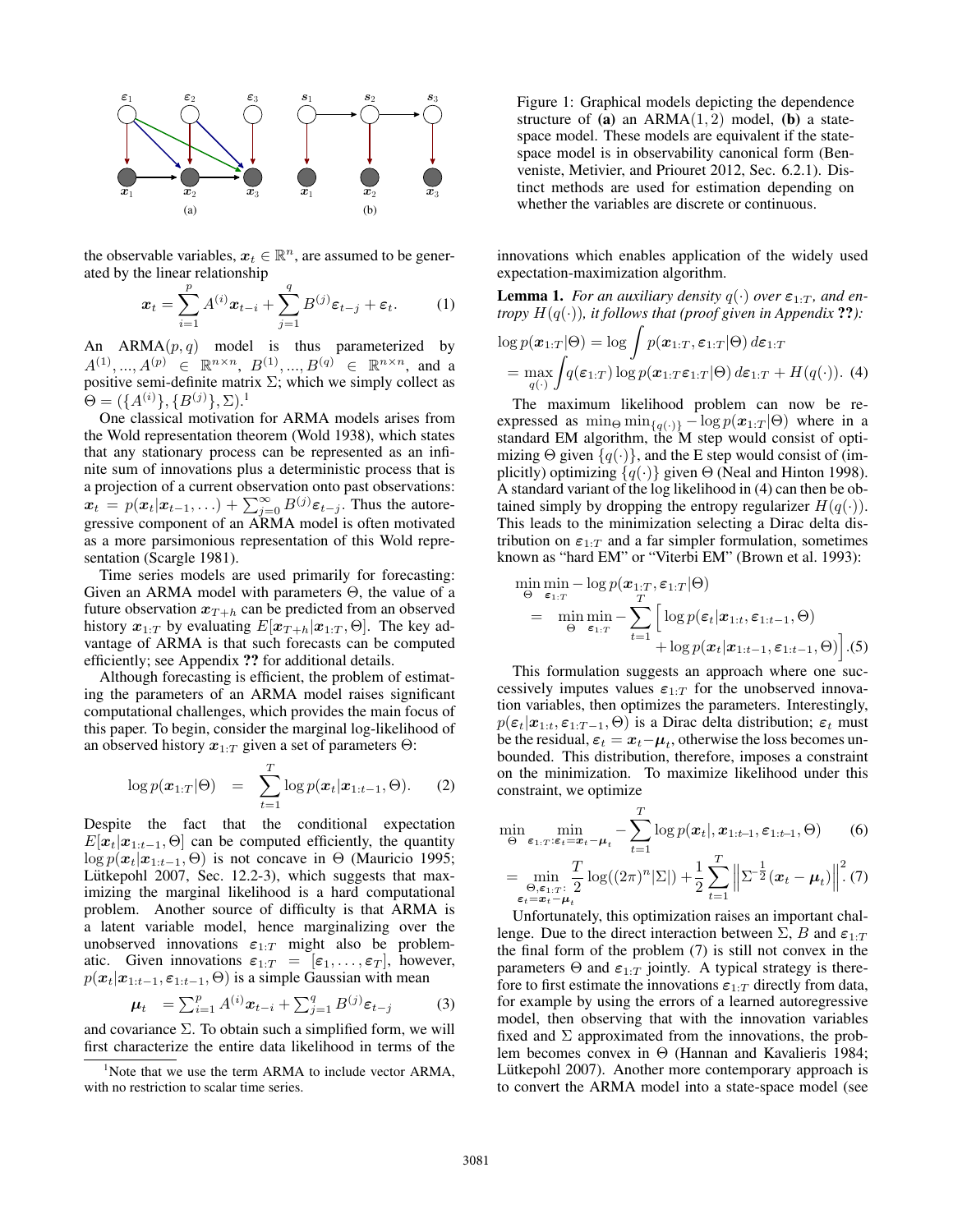Figure 1(b)) and then solve for parameters in that model using system identification approaches (Bauer 2005). Though this has been an important advance for efficient ARMA estimation, these approaches still result in local minima.

## Regularized ARMA modeling

To develop a likelihood based criterion that admits efficient global optimization, we begin by considering a number of extensions to the ARMA model. First, notice that the ARMA model in (1) can be equivalently formulated by introducing a  $B^{(0)}$  and taking  $\varepsilon_t \sim \mathcal{N}(\mu = 0, \Sigma = I)$ , giving  $B^{(0)}\varepsilon_t \sim \mathcal{N}(0, B^{(0)}B^{(0)'}).$  Second, following Thiesson et al. (2012), an independent noise term  $\eta_t$  can be added to (1) to obtain the *stochastic ARMA* model

$$
\boldsymbol{x}_{t} = \sum_{i=1}^{p} A^{(i)} \boldsymbol{x}_{t-i} + \sum_{j=0}^{q} B^{(j)} \boldsymbol{\varepsilon}_{t-j} + \boldsymbol{\eta}_{t}.
$$
 (8)

A key challenge in estimating the parameters of a classical ARMA model (1) is coping with the deterministic constraint that  $\eta_t = 0$ , which forces the innovations  $\varepsilon_t$  to match the residuals (7). The stochastic ARMA model (8) relaxes this assumption by allowing  $\eta_t$  to be generated by a smooth exponential family distribution, such as  $\eta_t \sim \mathcal{N}(0, Q_t)$  for covariance  $Q_t$ ; smaller  $Q_t$  yields a closer approximation to the original ARMA model. Thiesson et al. (2012) have shown that expectation-maximization (EM) updates are only meaningful for non-zero  $Q_t$ ; else, EM stops after one iteration. EM is not however guaranteed to find a globally optimal parameter estimate for the stochastic ARMA model. A key advantage of this model, however, is that it allows a convenient re-expression of the marginal log-likelihood (6) by applying the chain rule in the opposite order for  $x_t$  and  $\varepsilon_t$ .

$$
(6) = \min_{\Theta} \min_{\mathbf{\varepsilon}_{1:T}} \text{min}_{\mathbf{\varepsilon}_{2:T}} \left[ \log p(\mathbf{x}_t | \mathbf{x}_{1:t-1}, \varepsilon_{1:t}, \Theta) + \log p(\varepsilon_t | \mathbf{x}_{1:t-1}, \varepsilon_{1:t-1}, \Theta) \right]
$$

$$
= \min_{\Theta} \min_{\mathbf{\varepsilon}_{1:T}} - \sum_{t=1}^T \left[ \log p(\mathbf{x}_t | \mathbf{x}_{1:t-1}, \varepsilon_{1:t}, \Theta) + \log p(\varepsilon_t | \Theta) \right],
$$

since  $\varepsilon_t$  is independent of past innovations and data without  $x_t$ . Furthermore,  $p(\epsilon_t|\Theta) = p(\epsilon_t)$  since the covariance was moved into  $B^{(0)}$  to make  $\varepsilon_t \sim \mathcal{N}(\mathbf{0}, I)$ , yielding

$$
-\sum_{t=1}^{T} \log p(\varepsilon_t) = \frac{nT}{2} \log(2\pi) + \frac{1}{2} \sum_{t=1}^{T} ||\varepsilon_t||_2^2
$$

$$
= \frac{nT}{2} \log(2\pi) + \frac{1}{2} ||\mathcal{E}||_F^2
$$
(9)

for  $\mathcal{E} = \varepsilon_{1:T}$ . The constant is ignored in the optimization.

Third, rather than merely consider a maximum likelihood objective, we can consider the maximum a posteriori (MAP) estimate given by the introduction of a prior  $\log p(\Theta)$  over the model parameters  $\Theta = (A, B, \Sigma)$ . Since the parameters A and B do not typically have distributional assumptions, we view the choice of priors rather as regularizers:

$$
-\log p(\Theta) = -\log p(A) - \log p(B) = R(A) + G(B),
$$

for convex functions  $R$  and  $G$ . Any convex regularizer on  $A$ is acceptable. The choice of regularizer on  $B$  is more subtle, since for any s,  $B\mathcal{E} = (Bs^{-1})(s\mathcal{E})$ :  $G(B)$  is required to

prevent B from being scaled up, pushing  $||\mathcal{E}||_F^2$  to zero. We consider  $G(B) = ||B||_F^2$  for  $B = [B^{(0)}; \dots; B^{(q)}]$ , which effectively controls the size of  $B$  and, importantly, also results in a global reformulation given in Theorem 2.

Finally, as noted, we can consider any natural exponential family distribution for  $\boldsymbol{\eta}_t$  rather than merely assuming Gaussian. The negative log-likelihood for such a distribution corresponds to a regular Bregman divergence (see Appendix ??), allowing one to write the final estimation criterion in terms of a convex loss function  $L(\cdot|\boldsymbol{x}_t)$  as

$$
\min_{A,B,\mathcal{E}} \sum_{t=1}^{T} L\Big(\sum_{i=1}^{p} A^{(i)} \boldsymbol{x}_{t-i} + \sum_{j=0}^{q} B^{(j)} \boldsymbol{\varepsilon}_{t-j} \mid \boldsymbol{x}_t\Big) + \alpha \Big(||\mathcal{E}||_F^2 + G(B)\Big) + \gamma R(A), \tag{10}
$$

for regularization parameters  $\alpha$  and  $\gamma$ .

### Efficient parameter estimation

Although  $L(\cdot|\mathbf{x}_t)$  is convex, (10) is not jointly convex due to the coupling between B and  $\mathcal E$ . However, using recent insights from matrix factorization (Bach, Mairal, and Ponce 2008; Dudik, Harchaoui, and Malick 2012; White et al. 2012) one can reformulate (10) as a convex optimization.

For fixed autoregressive parameters, A, let  $L_{A,t}(z)$  =  $L(z + \sum_{i=1}^{p} A^{(i)} x_{t-i} | x_t) + \gamma R(A)$ , which is still convex in  $z^2$ . By introducing the change of variables,  $Z = B\mathcal{E}$ , the optimization over B and  $\mathcal E$  given A can be written as

$$
\min_{A,B,\mathcal{E}} \sum_{t=1}^{T} L_{A,t} \Big( \sum_{j=0}^{q} B^{(j)} \mathcal{E}_{:,t-j} \Big) + \alpha \Big( ||\mathcal{E}||_F^2 + G(B) \Big) (11)
$$
  
= 
$$
\min_{A,Z} \sum_{t=1}^{T} L_{A,t} \Big( \sum_{j=0}^{q} Z_{:,t-j}^{(j)} \Big) + \alpha \min_{\substack{B,\mathcal{E} \\ B\mathcal{E}=Z}} \Big( ||\mathcal{E}||_F^2 + G(B) \Big).
$$

Surprisingly, this objective can be re-expressed in a convex form since

$$
|\!|\!|Z|\!|\!| = \min_{B,\mathcal{E}:B\mathcal{E}=Z} \left( \|\mathcal{E}\|_F^2 + G(B) \right) \tag{12}
$$

defines an induced norm on Z (established in Theorems 2 and 3 below) allowing  $(11)$  to be equivalently expressed as:<sup>3</sup>

$$
\sum_{t=1}^{T} L\Big(\sum_{i=1}^{p} A^{(i)} \mathbf{x}_{t-i} + \sum_{j=0}^{q} Z_{:,t-j}^{(j)} \mid \mathbf{x}_t\Big) + \alpha \|\mathbf{Z}\| + \gamma R(A)
$$

Therefore, one can alternate between  $A$  and  $Z$  to obtain a globally optimal solution, then recover B and  $\mathcal E$  from Z, as discussed in the next section. Proofs for the following two theorems are provided in Appendix ??.

Theorem 2. *The regularized ARMA(*p, q*) estimation prob* $l$ *em for*  $G(B) = ||B||_F^2$  *is equivalent to* 

$$
(11) = \min_{A,Z} \sum_{t=1}^{T} L_{A,t} \left( \sum_{j=0}^{q} Z_{:,t-j}^{(j)} \right) + 2\alpha ||Z||_{tr}
$$

with a singular value decomposition recovery:  $Z = U\Sigma V'$ giving  $B = U\sqrt{\Sigma}$  and  $\mathcal{E} = \sqrt{\Sigma}V'$ .

<sup>&</sup>lt;sup>2</sup>Proved in Lemma ??, Appendix ?? for completeness

<sup>&</sup>lt;sup>3</sup> Proved in Corollary ??, Appendix ?? for completeness.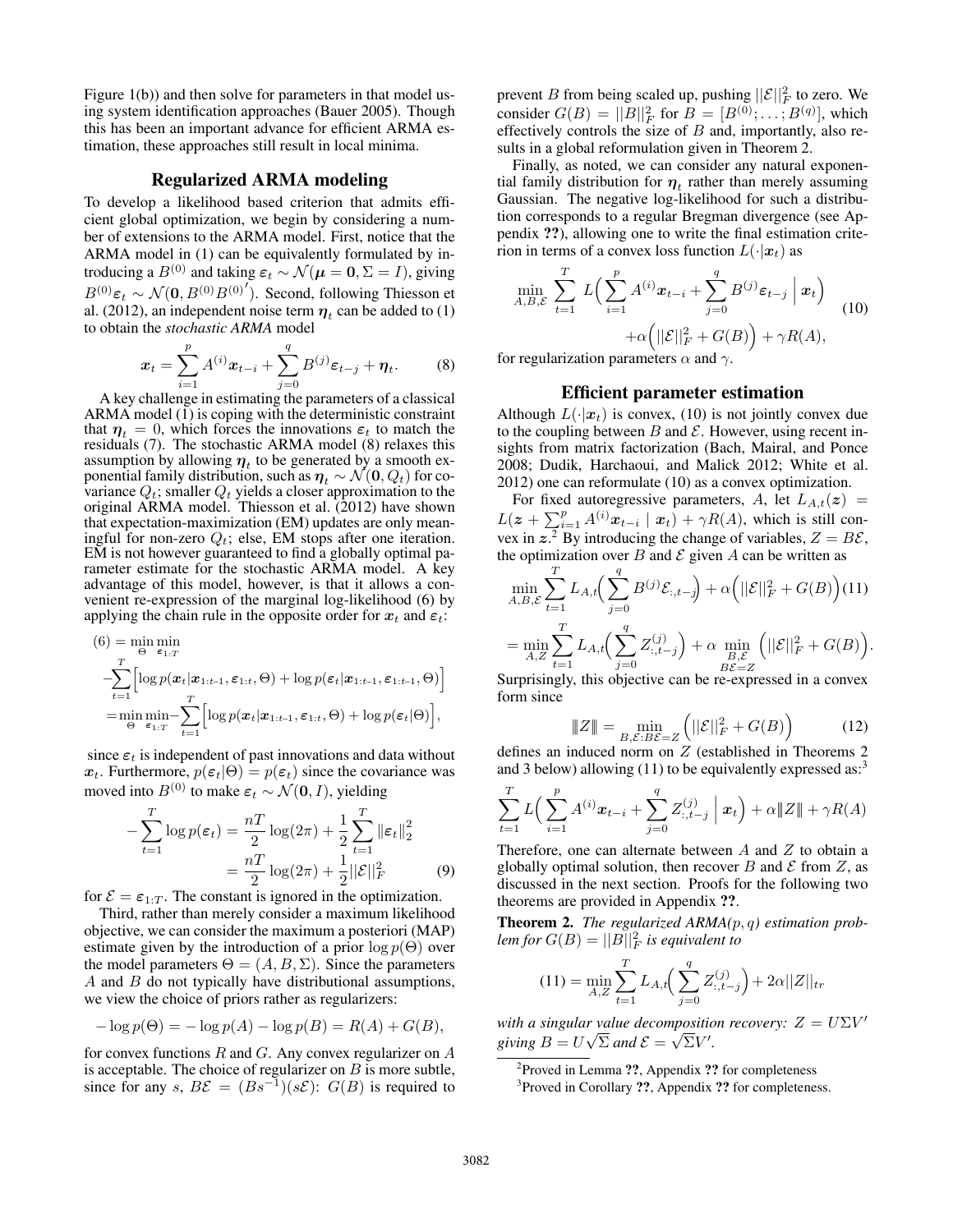The estimation problem is more difficult with the second choice of regularizer; to get an exact formulation, we need to restrict  $q = 1$ , giving  $Z = \begin{bmatrix} B^{(0)} \\ B^{(1)} \end{bmatrix} \mathcal{E}$ .

Theorem 3. *The regularized ARMA(*p, 1*) estimation prob-* $\textit{lem for } G(B) = \max_{j=0,\ldots,q} ||B^{(j)}||_F^2$  is equivalent to

$$
(11) = \min_{A,Z} \sum_{t=1}^{T} L_{A,t} \left( \sum_{j=0}^{q} Z_{:,t-j}^{(j)} \right) + \max_{0 \le \rho \le 1} ||W_{\rho}^{-1}Z||_{tr} \quad (13)
$$

where  $W_{\rho} := \begin{bmatrix} 1/\sqrt{\rho} I_n & 0 \\ 0 & 1/\sqrt{1-\rho} \end{bmatrix}$  $\intop_{0}^{\sqrt{\rho}}\frac{I_{n}}{1/\sqrt{1-\rho}}\frac{0}{I_{n}}\Bigg].$  Moreover  $||W_{\rho}^{-1}Z||_{tr}$ *is concave in* ρ *over* [0, 1]*, enabling an efficient line-search.*

## Identifiability and optimal parameter recovery

One desirable ideal for estimation is identifiability: being able to "identify" parameters uniquely. For a strictly convex loss function, L, the convex regularized ARMA optimization in (13) produces a unique moving average variable, Z. This identifiable matrix is sufficient for correctly estimating the autoregressive parameters for the ARMA model, which can be all that is required for forecasting in expectation.

It might be desirable, however, to recover the factors B and  $\mathcal E$  to gain further insight into the nature of the time series. Unfortunately, unlike  $Z$ , the factors that satisfy  $B\mathcal{E} = Z$ are not unique. Worse, if one simply recovers any  $B$  and  $\mathcal E$ that satisfies  $B\mathcal{E} = Z$ , the recovered innovations  $\mathcal{\mathcal{E}}$  need not be Gaussian distributed. This issue can be addressed via a careful recovery procedure that finds a particular pair  $B$  and  $\mathcal E$  with the same regularization penalty as  $Z$ . Let

$$
\text{Factors}(Z) = \{(B, \mathcal{E}) : B\mathcal{E} = Z \text{ and } G(B) + ||\mathcal{E}||_F^2 = ||Z||\}
$$

This set of solutions satisfies the desired distributional properties, but is invariant under scaling and orthogonal transformations: for any  $(B, \mathcal{E}) \in$  Factors $(Z)$ , (i) for  $s =$  $G(B)/||\mathcal{E}||_F$ ,  $(B(1/s), s\mathcal{E}) \in$  Factors(Z) and (ii) for any orthogonal matrix  $P \in \mathbb{R}^{n \times n}$ ,  $(BP, P'\mathcal{E}) \in$  Factors $(Z)$ since the Frobenius norm is invariant under orthogonal transformations. When  $G(B) = ||\mathcal{E}||_F$ , a solution from Factors(Z) can be computed from the singular value decomposition of Z, as shown in Theorem 2. When  $G(B)$  =  $\max_j ||B^{(j)}||_F^2$ , a boosting approach can be used for recovery; see Appendix ?? for details as well as a discussion on recovering Laplacian instead of Gaussian innovations.

### Computational complexity

The overall estimation procedure is outlined in Algorithm 1 for  $G(B) = ||B||_F^2$ ; the approach is similar for the other regularizer, but with an outer line search over  $\rho$ . The computational complexity is governed by the matrix multiplication to compute the autoregressive and moving average components, and by the use of the singular value decomposition. The matrix multiplication for  $AX_p$  is  $O(Tpn^2)$ , which dominates the cost of computing the autoregressive loss, corresponding to ARloss in Algorithm 1. For the moving average loss, MALoss in Algorithm 1, the thin SVD of  $Z \in \mathbb{R}^{qn \times T}$ has complexity  $O(Tq^2n^2)$  and the multiplication of  $UV'$  is also  $O(Tq^2n^2)$ . Thus, each call to ARloss is  $O(Tpn^2)$  and

Algorithm 1 RARMA $(p, q)$ **Input:**  $X, p, q, \alpha, \gamma$ Output:  $A, B, E$ 1:  $X_p = 0$  // History matrix,  $X_p \in \mathbb{R}^{np \times T}$ 2: for  $i = 1, \ldots, p$ ,  $X_p(:, t) = [X(:, t-1); \ldots; X(:, t-p)]$ 3:  $[f,g] = MAloss(Z, A)$ : 4:  $[U, \Sigma, V] = \text{svd}(Z)$ 5:  $Y = A X_p + \sum_{j=1}^{q} Z(j : n(j+1) - 1, :)$ 6:  $f = L(Y; X) + \alpha \operatorname{sum}(\operatorname{diag}(\Sigma))$ 7:  $g = \text{repmat}(\nabla_Y L(Y; X), q, 1)$ <br>8: // Zero out unused parts of Z  $\frac{1}{2}$  Zero out unused parts of  $Z$ 9: for  $j = 1, ..., q$ ,  $g(j:n(j+1), (t-j+1):t) = 0$ 10:  $g = g + \alpha UV'$ 11:  $[f,g] = ARloss(A, Z)$ : 12:  $Y = AX_p + \sum_{j=1}^{q} Z(j : n(j+1) - 1, :)$ 13:  $f = L(Y; X) + \alpha R(A)$ 14:  $g = (\nabla_Y L(Y; X)) \dot{X}_p + \gamma \nabla R(A)$ 15: Initialize  $Z = 0, A = 0$ 16: // Apply your favourite optimizer to the AR search 17:  $A = \text{lbfgs}(ARloss(\cdot, Z), A)$ 18: // Iterate between A and Z 19:  $[A, Z] =$ iterate(ARloss, MAloss, A, Z) 20: // Recover the optimal B and  $\mathcal E$ 21:  $[U, \Sigma, V] = \text{svd}(Z)$ **Return:**  $A, B = U\Sigma^{1/2}, \mathcal{E} = \Sigma^{1/2}V'$ 

each call to MAloss is  $O(Tq^2n^2)$ . The initial solution of A, which involves solving a basic vector autoregressive model, is  $i_1O(Tpn^2)$  where  $i_1$  is the number of iterations (typically small). For  $i_2$  the number of iterations between A and B: RARMA cost = VAR cost +  $i_2(O(Tpn^2) + O(Tq^2n^2))$  =  $(i_1 + i_2)O(Tpn^2) + i_2O(Tq^2n^2) \approx O(T(p+q^2)n^2).$ 

#### Experimental evaluation

In this section, regularized ARMA is compared to a wide range of time series methods for the task of forecasting future observations on both synthetic and real-world data. As discussed in Appendix ??, forecasts are performed using only the autoregressive parameters. In the final section, there is also a comparison on estimating the underlying autoregressive parameters of RARMA using  $q = 0$  versus  $q > 0$ .

Several algorithms are compared: MEAN, which uses the mean of the training sequence as the prediction, a popular subspace identification method (N4SID) (Van Overschee and De Moor 1994), expectation-maximization to learn the parameters for a Kalman filter (EM-Kalman), Hilbert space embeddings of hidden Markov models (HSE-HMM) (Song et al. 2010; Boots and Gordon  $2012$ <sup>4</sup>, maximum likelihood estimation of vector AR (AR), the Hannan-Rissanen method for ARMA (ARMA) (Hannan and Kavalieris 1984) and global estimation of regularized ARMA (RARMA). We also compared to local alternation of the RARMA objective

<sup>&</sup>lt;sup>4</sup>In addition to the two method-of-moments approaches, N4SID and HSE-HMM, we tried a third state-space technique (Anandkumar, Hsu, and Kakade 2012), with no previous published empirical demonstrations. It performed poorly and so is omitted.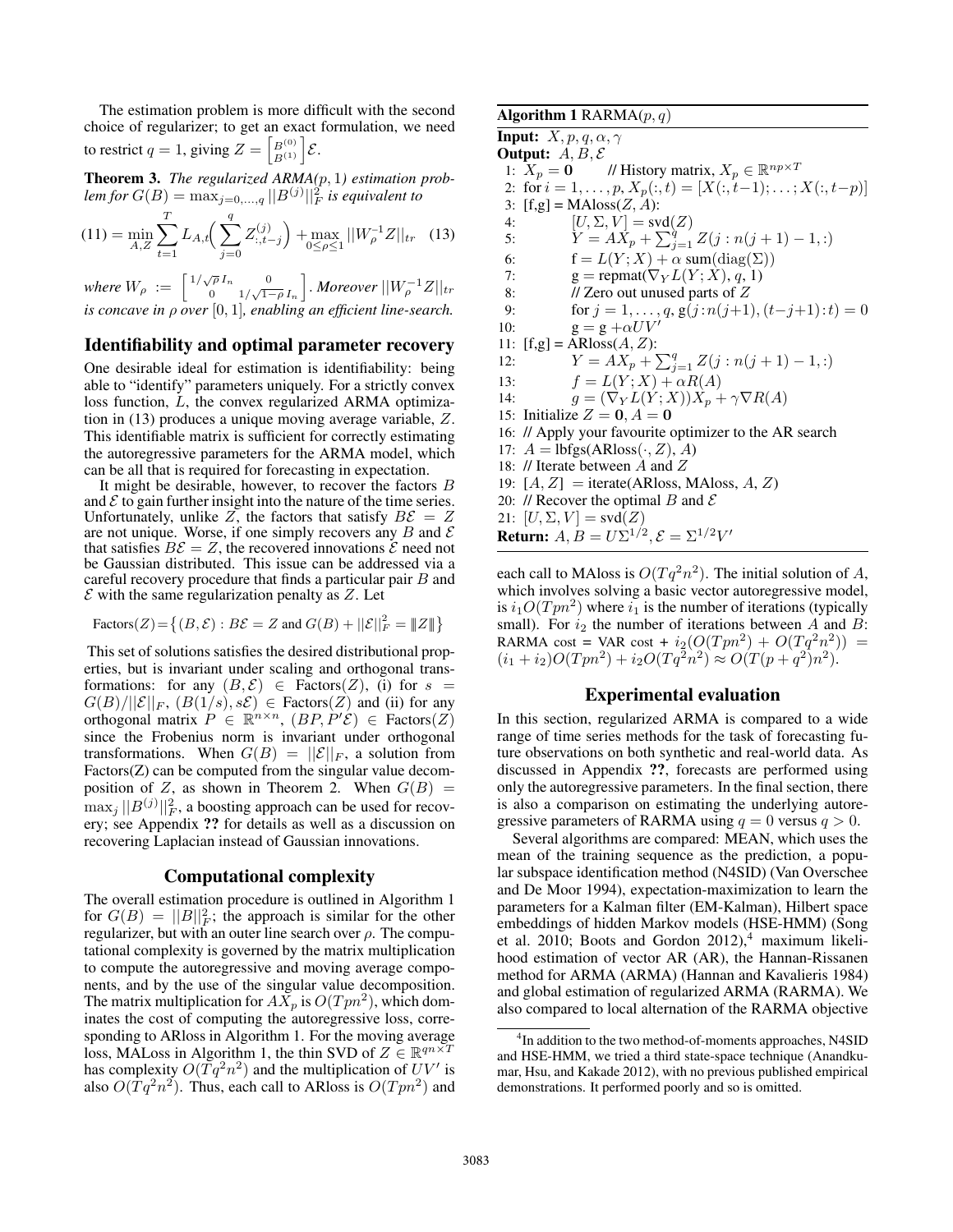Table 1: For each dataset, the first column contains the test MSE (with standard error in parentheses) and the second the percentage of trials that were stable. The stability rates are measured using a threshold: eigenvalues  $\lt 1+\epsilon = 1.01$ . The method(s) with the most t-test wins with significance level of  $5\%$  are bold for each dataset. Stable rates are key for iterated prediction performance; large MSE is mainly due to unstable trials.

| ALGORITHM                                                                                                                                                                                                            | $N6-P2-O2$ |  | N <sub>9</sub> -P <sub>3</sub> -0 <sub>3</sub> |  | $N12-P3-O3$ |  | $\mid$ N15-P3-Q3 $\mid$ N12-P4-Q4 |  |  |  | CAC                                                                                                                                                                                                                                           |  | ATLANTIC |  |
|----------------------------------------------------------------------------------------------------------------------------------------------------------------------------------------------------------------------|------------|--|------------------------------------------------|--|-------------|--|-----------------------------------|--|--|--|-----------------------------------------------------------------------------------------------------------------------------------------------------------------------------------------------------------------------------------------------|--|----------|--|
| MEAN                                                                                                                                                                                                                 |            |  |                                                |  |             |  |                                   |  |  |  | $\left[2.85_{(0.13)}\right]1.00\left[6.64_{(0.27)}\right]1.00\left[12.5_{(0.44)}\right]1.00\left[21.2_{(1.06)}\right]1.00\left[6.81_{(0.19)}\right]1.00\left[4.92_{(0.17)}\right]1.00\left[5.03_{(0.39)}\right]1.00$                          |  |          |  |
| N4SID                                                                                                                                                                                                                |            |  |                                                |  |             |  |                                   |  |  |  | $3.23_{(0.21)}$ 1.00 $6.82_{(0.30)}$ 1.00 $12.9_{(0.58)}$ 1.00 $24.7_{(1.46)}$ 1.00 $6.85_{(0.19)}$ 1.00 $2.60_{(0.35)}$ 1.00 $2.10_{(0.98)}$ 1.00                                                                                            |  |          |  |
| EM-KALMAN                                                                                                                                                                                                            |            |  |                                                |  |             |  |                                   |  |  |  | $\left[4.27_{(0.30)}\right]$ 0.97 $\left[11.7_{(1.17)}\right]$ 0.94 $\left[19.0_{(1.19)}\right]$ 0.95 $\left[32.8_{(3.03)}\right]$ 0.89 $\left[15.9_{(1.45)}\right]$ 0.88 $\left[2.43_{(0.26)}\right]$ 1.00 $\left[2.33_{(0.66)}\right]$ 1.00 |  |          |  |
| HSE-HMM                                                                                                                                                                                                              |            |  |                                                |  |             |  |                                   |  |  |  | $13.5(12.8)$ $0.95$ $1070(1469)$ $0.95$ $353(514)$ $0.95$ $2017(3290)$ $0.95$ $31.8(28.6)$ $0.91$ $7637(1433)$ $0.88$ $1.63(0.53)$ $1.00$                                                                                                     |  |          |  |
| AR(AICC)                                                                                                                                                                                                             |            |  |                                                |  |             |  |                                   |  |  |  | $1.83_{(0.29)}[0.96]$ $8.99_{(2.38)}[0.88]$ $16.9_{(2.69)}[0.84]$ $80.2_{(24.7)}[0.69]$ $24.8_{(29.6)}[0.69]$ $1.71_{(0.31)}[1.00]$ $0.85_{(0.37)}[1.00]$                                                                                     |  |          |  |
| AR(BIC)                                                                                                                                                                                                              |            |  |                                                |  |             |  |                                   |  |  |  | $1.67_{(0.25)}[0.97]$ 6.42(1.27) [0.91] $10.7$ (1.22) [0.93] 34.0(5.20) [0.85] 5.25(0.54) [0.82] 3.00(0.27) [1.00] 2.99(0.81) [1.00]                                                                                                          |  |          |  |
| $ARMA(AICC)$ 1.63(0.2) $\left[0.98\right]$ 4.93(0.62) $\left[0.93\right]$ 8.52(0.73) $\left[0.96\right]$ 27.7(3.64) $\left[0.86\right]$ 5.49(0.48) $\left[0.88\right]$ 101(42.9) $\left[1.00\right]$ 6.80(2.85) 1.00 |            |  |                                                |  |             |  |                                   |  |  |  |                                                                                                                                                                                                                                               |  |          |  |
| ARMA(BIC)                                                                                                                                                                                                            |            |  |                                                |  |             |  |                                   |  |  |  | $1.68_{(0.25)}[0.98]$ 4.81 $_{(0.58)}$ $\overline{0.95}$ 8.40 $_{(0.59)}$ 0.97 29.4 $_{(5.76)}$ 0.91 5.26 $_{(0.48)}$ 0.97 107 $_{(49.3)}$ 1.00 6.80 $_{(2.85)}$ 1.00                                                                         |  |          |  |
| RARMA                                                                                                                                                                                                                |            |  |                                                |  |             |  |                                   |  |  |  | $\left[1.29_{(0.08)}\right]1.00\left[4.10_{(0.30)}\right]0.97\left[7.49_{(0.41)}\right]0.99\left[15.7_{(0.92)}\right]0.98\left[4.69_{(0.21)}\right]0.99\left[1.53_{(0.27)}\right]1.00\left[0.80_{(0.35)}\right]1.00$                          |  |          |  |



Figure 2: Cumulative test MSE in log scale on two real-world datasets. Each model is iterated for (a) 40 and (b) 60 steps, respectively. AR(BIC) and AR(AICc) have significantly different performance, indicating the importance in selecting a good lag length for AR. HSE-HMM is unstable for CAC, but performs reasonably well for Atlantic. The best performing methods are AR(AICc) and RARMA. RARMA has strong first step prediction in both cases and has very good early predictions in CAC.

(11); for both the best and worst random initializations, however, the results were always worse that global RARMA, slower by more than an order of magnitude and often produced unstable results. Therefore, these local alternator results are omitted, with the focus instead on the comparison between the RARMA objective and the other approaches. The HR method is used for the ARMA implementation, because a recent study (Kascha 2012) shows that HR is reasonably stable compared to other vector ARMA learning algorithms. A third step was added for further stability, in which the  $A^{(i)}$  are re-learned from the observations with the MA component (from the second step) removed. The built-in Matlab implementations were used for AR and N4SID.

The lag parameters  $p$  and  $q$  were selected according to standard criteria in time series. For AR and ARMA, the parameters  $p$  and  $q$  are chosen using BIC and AICc, and reported separately due to interesting differences in their performance. For N4SID, the built-in Matlab implementation chose the best order. For RARMA, because of the temporal structure in the data, parameters were chosen by performing estimation on the first 90% of the training sequence and evaluating model performance on the last 10% of the training sequence. We use a robust loss, the Huber loss, for RARMA, which is easily incorporated due to the generality of RARMA. Autoregressive models can also easily use the Huber loss; we therefore directly compare RARMA to only using an autoregressive component in the last section.

Synthetic experiments: Synthetic data sets are generated from an  $ARMA(p, q)$  model. An ARMA model is called unstable if the spectra of the AR matrices exceeds the unit circle on the complex plane (Lütkepohl 2007); intuitively, iterating a dynamics matrix  $A = U\Sigma V'$  that has any  $\Sigma(i, i) > 1$ for t steps,  $A^t = U \Sigma^t V'$ , is expansive. See Appendix ?? for details about the procedure for generating stable ARMA models. For each  $(p, q, n)$  configuration, 500 data sequences are generated, each with 300 samples partitioned into 200 training points followed by 100 test points.

Table 1 shows the results, including the test mean squared error (MSE) and the stability rates over all trials. RARMA with global optimization is the best model on each data set in terms of MSE. Learning is generally more difficult as the dimension increases, but RARMA performs well even when most algorithms fail to beat the baseline (MEAN) and maintains a reasonably stable rate.

Figure 3(a) illustrates a runtime comparison, in CPU seconds. The synthetic model is fixed to  $n = 9$  and  $p = q = 3$ , with an increasing number of training points. RARMA is comparable to other methods in terms of efficiency and scales well with increasing number of samples T.

Experiments on real time series: To see how our method performs on real-world data, we experimented on two realworld datasets from IRI.<sup>5</sup> These climate datasets consist of monthly sea surface temperature on the tropical Pacific

<sup>5</sup> http://iridl.ldeo.columbia.edu/SOURCES/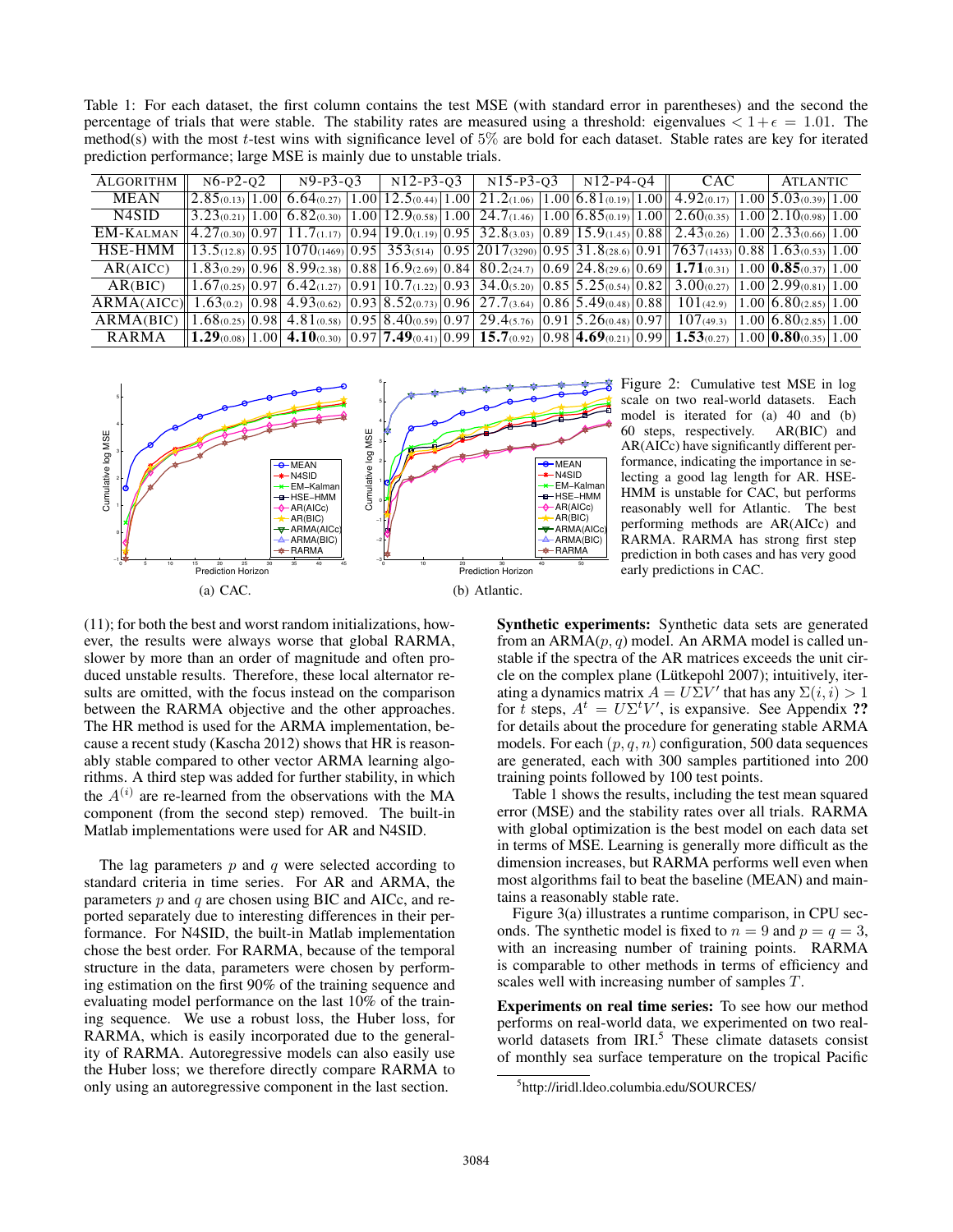

Figure 3: (a) Runtimes for an increasing number of samples, for multivariate series with  $n = 9$  and  $p = q = 3$ . For (b) and (c), the relative error is reported between RARMA $(p, q)$  and the best RARMA $(m, 0)$  model, with  $m = p$ ,  $p+q$  (with results for each m separately in Appendix ??, Figure ??). The plot is symmetric, where at 4,  $RARMA(p, q)$  has 4x lower error (good), and at 0.25, has 4x higher error (bad). The x-axis shows increasing lag and the y-axis increasing moving average variance. As the variance is increased beyond exp(−3), using the MEAN as a predictor begins to outperform all three methods and the moving average component begins to dominate the autoregressive component. For (b), the comparison is the  $\ell_1$  error between the recovered A parameters and the true parameters, cut-off at p for RARMA(p + q, 0). As  $p, q$  increase, RARMA( $p + q, 0$ ) becomes the dominant method for obtaining the underlying parameters, despite the fact that only the first p components of the learned A are used. For (c), the comparison is with forecasting accuracy for a horizon of 10, measured with  $\ell_1$  error. Using  $q > 0$  clearly improves performance for lower variance levels; the mean predictor begins to outperform all three at  $e^{-2}$ .

Ocean (CAC) and the tropical Atlantic Ocean (Atlantic). The area size of CAC is  $84 \times 30$  with 399 points, while the area of Atlantic is  $22 \times 11$  with 564 points. We use the first  $30 \times 30$  locations for CAC and the first  $9 \times 9$  locations for Atlantic. These areas are further partitioned into grids of size  $3 \times 3$  and vectorized to obtain observations  $x_t \in \mathbb{R}^9$ . The data for each location is normalized to have sample mean of zero and sample standard deviation of one in the experiments. The first 90% of the sequence is used as training set, the last 10% as the test set.

Table 1 shows the test MSE and Figure 2 shows the cumulative MSE in log scale. As in the synthetic experiments, RARMA is consistently among the best models in terms of MSE. Moreover, when examining iterated forecasting accuracy in Figure 2, RARMA is better for early predictions (about the first 30 predictions) on the real datasets.

Investigating the moving average component: The final comparison is an investigation into the importance of the moving average component, versus simply using an AR model. RARMA $(p, q)$  is compared to RARMA $(p, 0)$  and RARMA $(p+q, 0)$  for two settings: recovering the true autoregressive parameters, A, and accuracy in forecasting. The same code is run for all three methods, simply with different  $p, q$  settings. The comparison is over increasing lag and increasing variance of the moving average component. The results are presented in Figure 3, with a more complete figure in Figure ??, Appendix ??. The heat map presents the relative error between  $\text{RARMA}(p,q)$  and the best of RARMA( $p$ , 0) and RARMA( $p + q$ , 0); values greater than 1 indicate superior performance for  $RARMA(p, q)$ .

These results indicate two interesting phenomena. First, including the moving average component significantly improves forecasting performance when the variance is relatively small. As the variance reached levels where the MEAN began to outperform all three techniques, the models with  $q = 0$  were slightly better. Second, RARMA with

 $q > 0$  performs noticeably better for forecasting but typically performed about the same or worse for extracting the underlying autoregressive parameters. This result suggests that, if the ultimate goal is forecasting, we need not focus so much on identification. Importantly, because vector ARMA models can now be solved globally and efficiently, there is little disadvantage in using this more powerful model, and strong benefits in some cases.

### Conclusion

This paper tackles a long-standing problem in time series modeling: tractable maximum likelihood estimation of multivariate ARMA models. The approach involves three key components: (1) estimating stochastic ARMA models, which relaxes the requirement that the innovations exactly equal the residuals, (2) characterizing the independent Gaussian structure of the innovations using a regularizer and (3) developing a theoretically sound convex reformulation of the resulting stochastic multivariate ARMA objective. Solving this convex optimization is efficient, guarantees global solutions and outperformed previous ARMA and state-space methods in forecasting on synthetic and real datasets.

These results suggest stochastic regularized ARMA is a promising direction for time series modeling, over conventional (deterministic) ARMA. Stochastic ARMA is similarly motivated by the Wold representation, but is amenable to optimization, unlike deterministic ARMA. Moreover, the regularized ARMA objective facilitates development of estimation algorithms under generalized innovations. Though the focus in this work was on a convex formulation for Gaussian innovations, it extends to Laplacian innovations for a (2, 1)-block norm regularizer. Advances in optimizing structured norm objectives advance global estimation of regularized ARMA models for novel innovation properties.